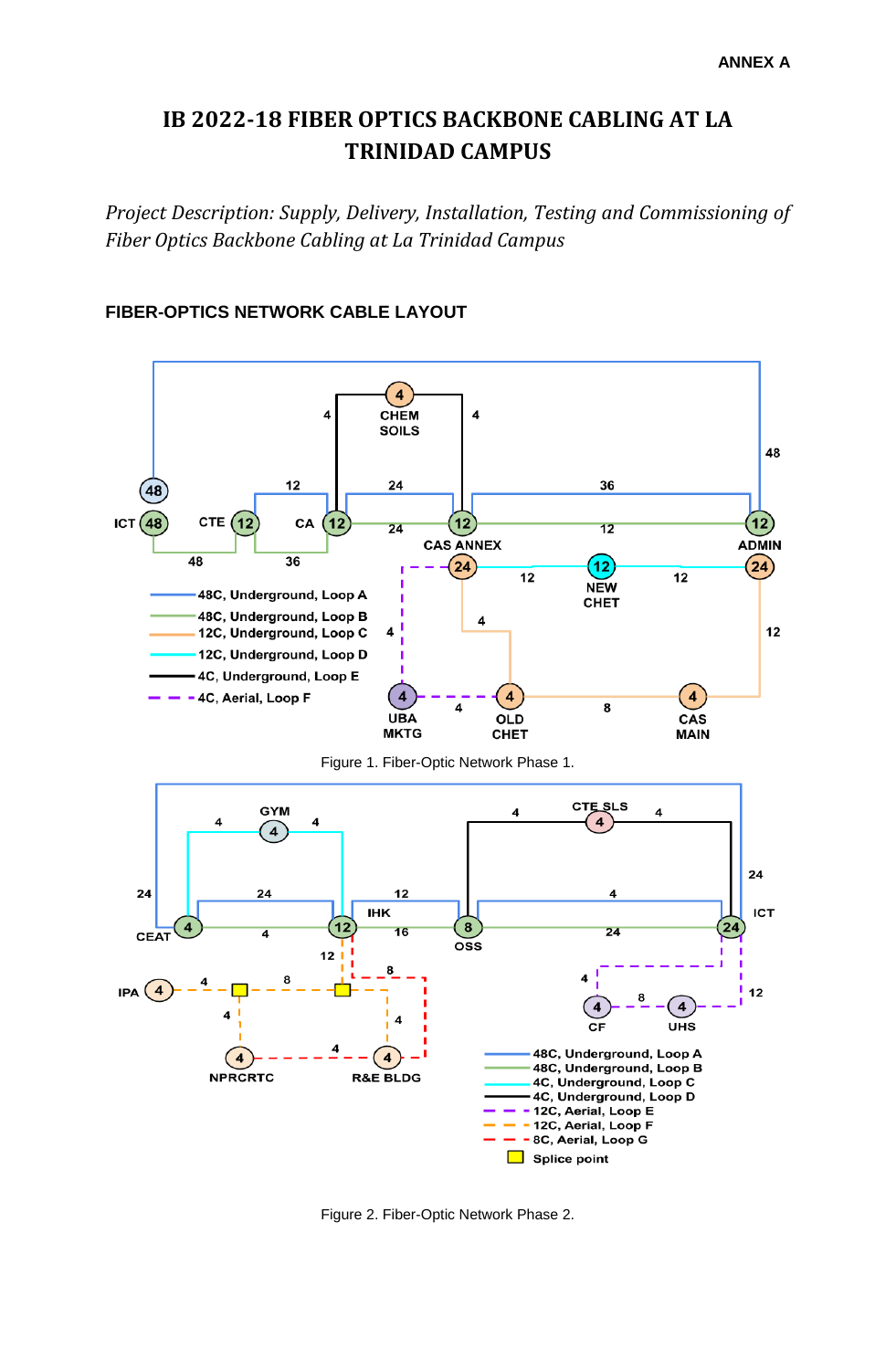

Figure 3. Fiber-Optic Network Phase 3.

## **FIBER-OPTICS NETWORK MAPS**



Figure 4. Proposed Fiber-optic Network Physical Layout North Main Campus.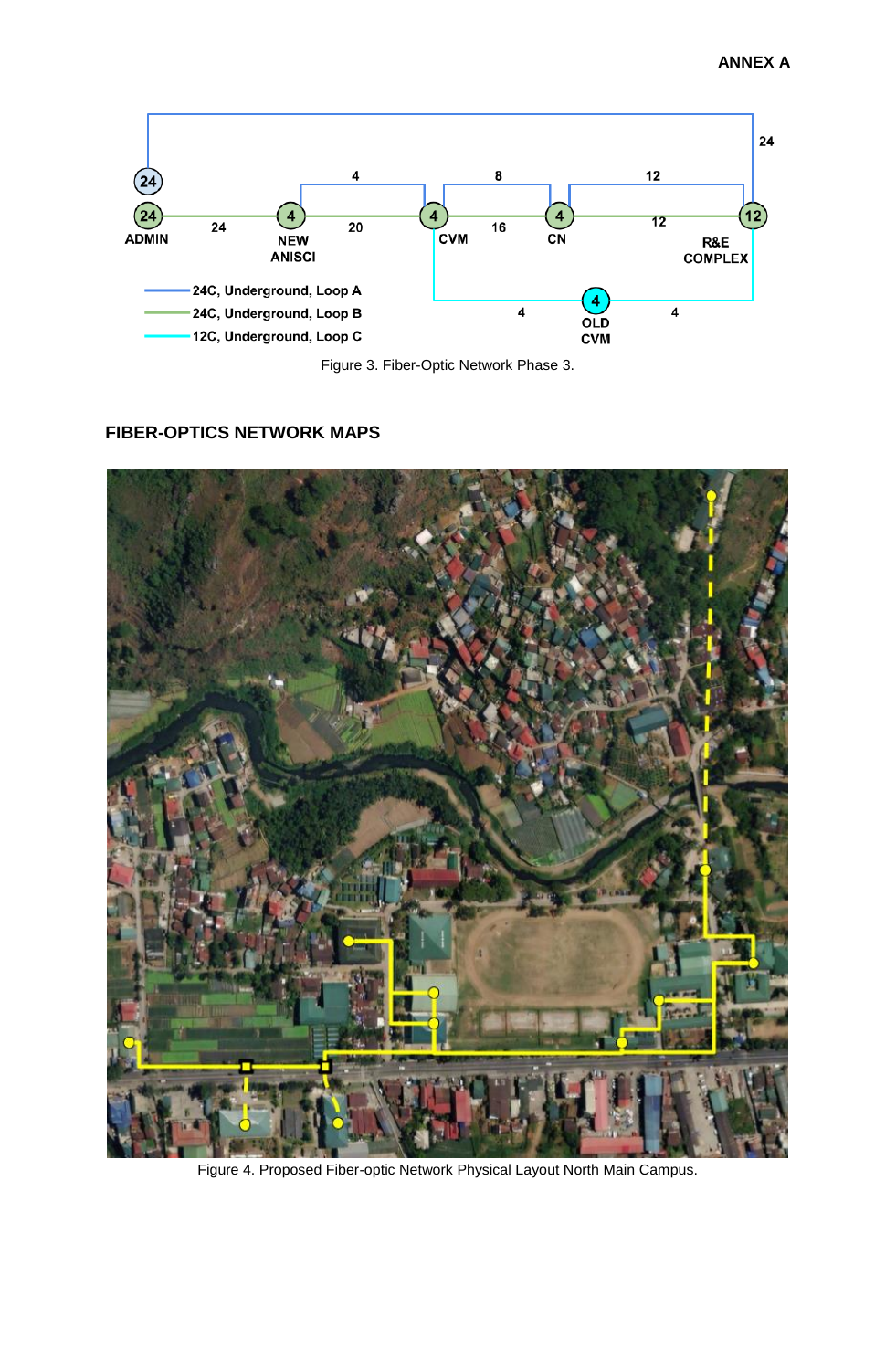

Figure 5. Proposed Fiber-optic Network Physical Layout Central Main Campus.



Figure 6. Proposed Fiber-optic Network Physical Layout South Main Campus.

*NOTE:* The supplier will adhere to the following:

- LC fiber-optic patch panels will be used.
- 2-3 meter long LC-LC fiber-optic patch cords will be provided for every available fiber-optic pair.
- Two (2) 48U 4-post open frame data racks will be installed at the New Administration NOC.
- 42U-48U data cabinets will each be installed at the following locations:
	- Corner Lobby, First Floor, College of Agriculture
		- Data Room, Second Floor, Former College of Arts & Sciences Annex
		- Backstage, Audio Visual Room, First Floor, College of Human Kinetics
		- Data Room, College of Public Administration & Governance *(Former R&E Complex)*
		- Data Room, Second Floor, College of Teacher Education
	- Lobby, Main Floor, University Library & Information Services
	- 16U-20U wall mounted data cabinets will each be installed at the following locations:
		- Hallway, Ground Floor, Former College of Arts & Sciences Main
		- Lobby, Second Floor, College of Engineering
		- Reception Area, Second Floor, College of Forestry
		- Hallway, Second Floor, New College of Home Economics & Technology
		- Hallway, Second Floor, Old College of Home Economics & Technology
		- Hallway, Second Floor, College of Nursing
		- Faculty Room, College of Teacher Education Secondary Level School
		- Hallway, Second Floor, College of Veterinary Medicine
		- Hallway, Old Administration College of Veterinary Medicine
		- Corner Lobby, Second Floor, New Animal Science Building
		- Lobby, University Board of Regents Building
		- Hallway, Second Floor, Chemistry & Soils Department
		- Stage Right, Closed Gymnasium
		- Hallway, Second Floor, New Research & Extension Building
		- Reception Area, First Floor, New University Health Services Building
		- Second Floor, University Business Affairs/ Marketing Center
- IP20/IP30/IP40/IP50 rated data cabinets will be used for fully indoor installations.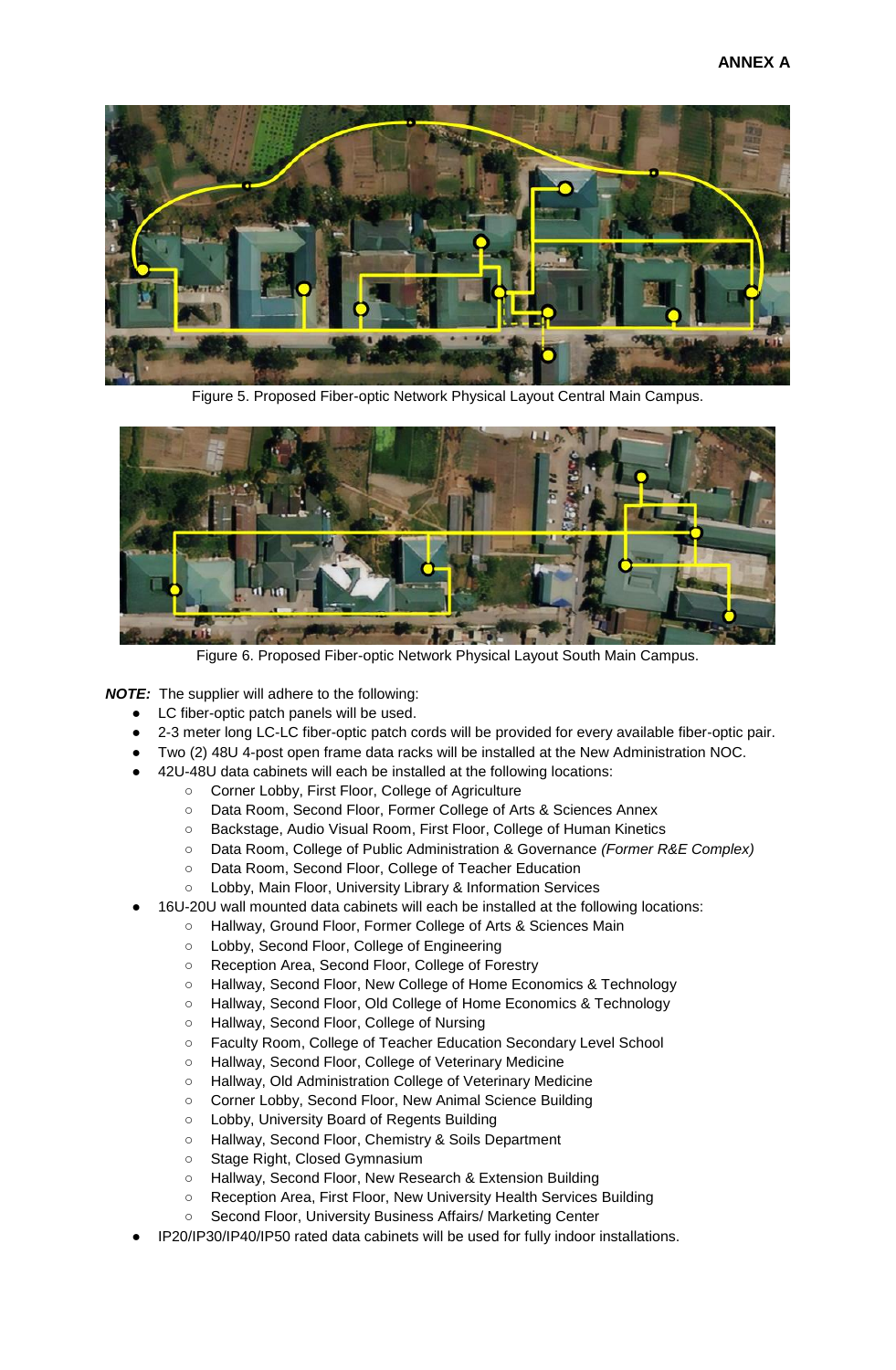- IP55/IP65 rated data cabinets will be used for flood prone, partially indoor and outdoor installations.
- All available pairs will be properly labeled and printed trace maps stickers will be pasted behind the cabinet's front door.
- Connect ALL data cabinets to each respective location's electrical circuit complete with an appropriately rated circuit breaker.
- All Data cabinet locks can be opened by a single master key. Multiple copies of this master key will be provided to the university.
- The data cabinet lock type shown or similar to that below are REJECTED.



Figure 7. Rejected data cabinet lock and key type

## **FIBER-OPTICS NETWORK EQUIPMENT DEPLOYMENT**



Figure 8. Fiber-Optic Network Phase 1A Equipment Deployment.



Figure 9. Fiber-Optic Network Phase 1B Equipment Deployment.